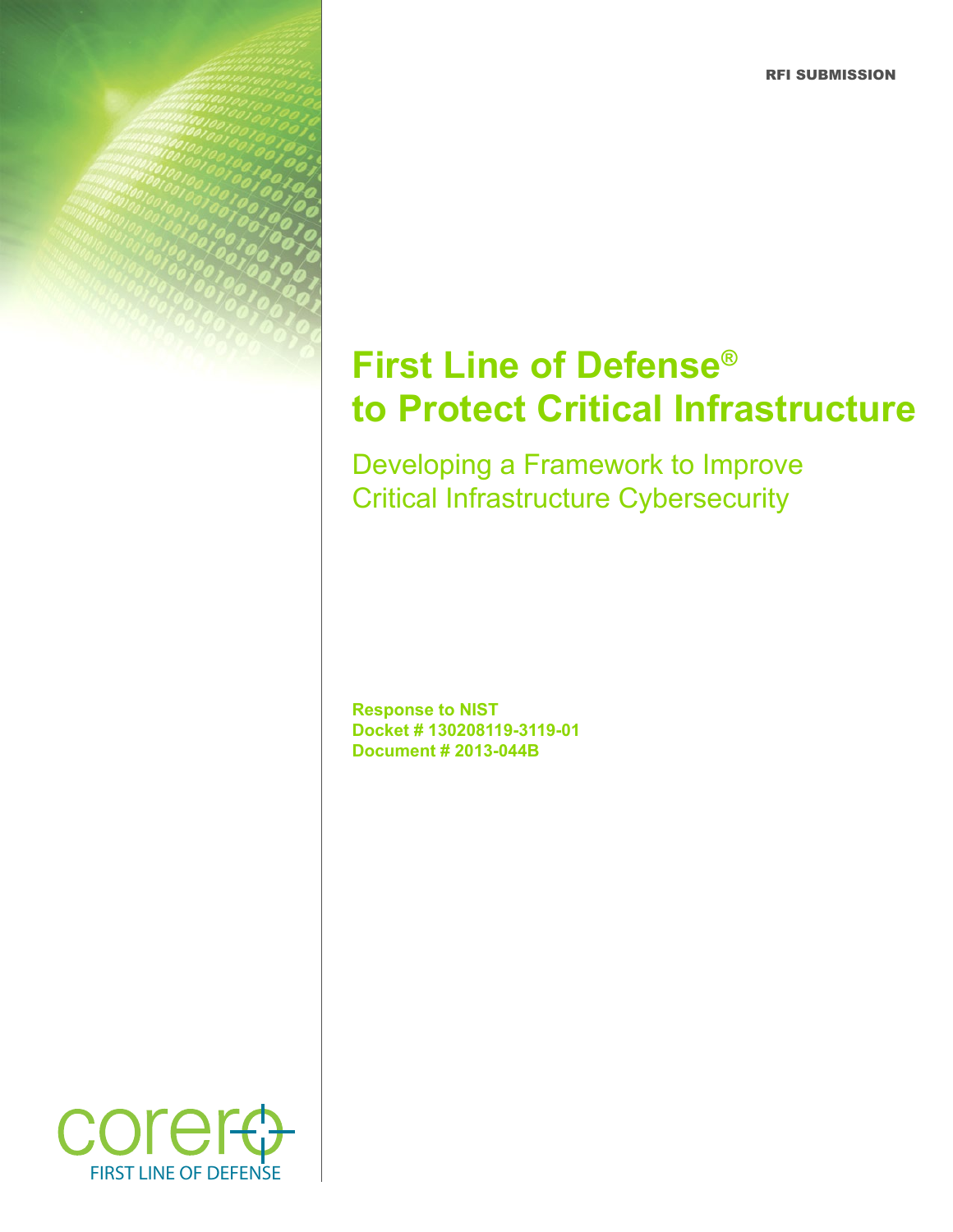## **Introduction**

Cyber attackers are increasingly focusing their attention on critical infrastructure of an enterprise network, a data center, a disaster recovery site, or even Industrial Control Systems (ICS). The impact of taking down one of these systems can include:

- Lost revenues due to negative impact on intended transactions that can't go through
- Dissatisfied "good users" who get tired of waiting on a service that is slow or unresponsive
- **•**  Loss of trust and reputation when the public learns that the business is unable to protect its critical infrastructure

If the systems being attacked are Industrial Control Systems, the impacts can be devastating because they are used to monitor and control a variety of operations in industrial facilities, including military institutions, power grids, water distribution systems and public and private buildings.

Many organizations rely on firewalls to protect against such attacks. But when the firewall is the first line of defense against such attacks, a number of things can happen to the network infrastructure at a technical level:

- Firewalls often times get overworked when processing large numbers of connections for both good and bad traffic. Even a large capacity next generation firewall can become flooded with activity and become so degraded that it begins adding significant latency and even worse, often starts dropping good traffic.
- **•**  IT infrastructure gets stressed processing not only the good traffic but the bad traffic as well.
- Servers are often overwhelmed with unnecessary traffic, resulting in unresponsive applications. For example, a server CPU may go to 100% usage and degrade performance for every application dependent on that server. This may include applications totally unrelated to the Web process under attack, causing a ripple effect of downtime for many of the organization's applications.

This submission summarizes best practices for a new First Line of Defense against today's ever-changing threat landscape and outlines five key steps of protection. These steps move successively deeper into the protocol stack to inspect the packets more closely in order to address far more issues than any firewall alone can mitigate. These steps are necessary to stop DDoS and other advanced attacks before they reach the network. When such unwanted traffic is blocked, an organization is better able to ensure that critical infrastructure such as firewalls, load balancers, servers and databases are working on genuinely desired traffic, thus protecting the critical IT infrastructure, eliminating downtime, and improving the robustness of all web-facing services.

Please contact Nirav Shah at [nirav.shah@corero.com](mailto:nirav.shah%40corero.com?subject=) for any questions regarding this submission.

## **Key Steps of Protection for a First Line of Defense**

In order to eliminate the broadest spectrum of unwanted traffic and cyber attacks in the industry today, a systematic approach must be taken at the perimeter of the network. The approach can be summarized into "**Five Key Steps of Protection:**"

| step | <b>Protection</b>          | <b>Function</b>                                      |
|------|----------------------------|------------------------------------------------------|
|      | <b>Restrict Access</b>     | Allow only the EXPECTED traffic                      |
|      | Limit Rates                | Evaluate the AMOUNT of traffic                       |
|      | <b>Enforce Protocol</b>    | Enforce the CORRECTNESS of traffic                   |
|      | <b>Prevent Intrusions</b>  | Analyze the INTEGRITY of traffic                     |
|      | <b>Increase Visibility</b> | Provide VISIBILITY into unwanted traffic and attacks |

- The first step (Restrict Access) allows only expected traffic and restricts access of known attackers, via IP Reputation, Geolocation and other intelligence gained from internal and/or external logging systems and regulatory agencies.
- **•**  The second step (Limit Rates) prevents attacks based upon clients' individual traffic behaviors and controls the amount of traffic from suspicious sources. For example, blocking is performed against sources that transmit volumes of traffic toward the critical infrastructure, as well as those that open excessive number of connections, keeping vital resources tied up and potentially forcing systems offline.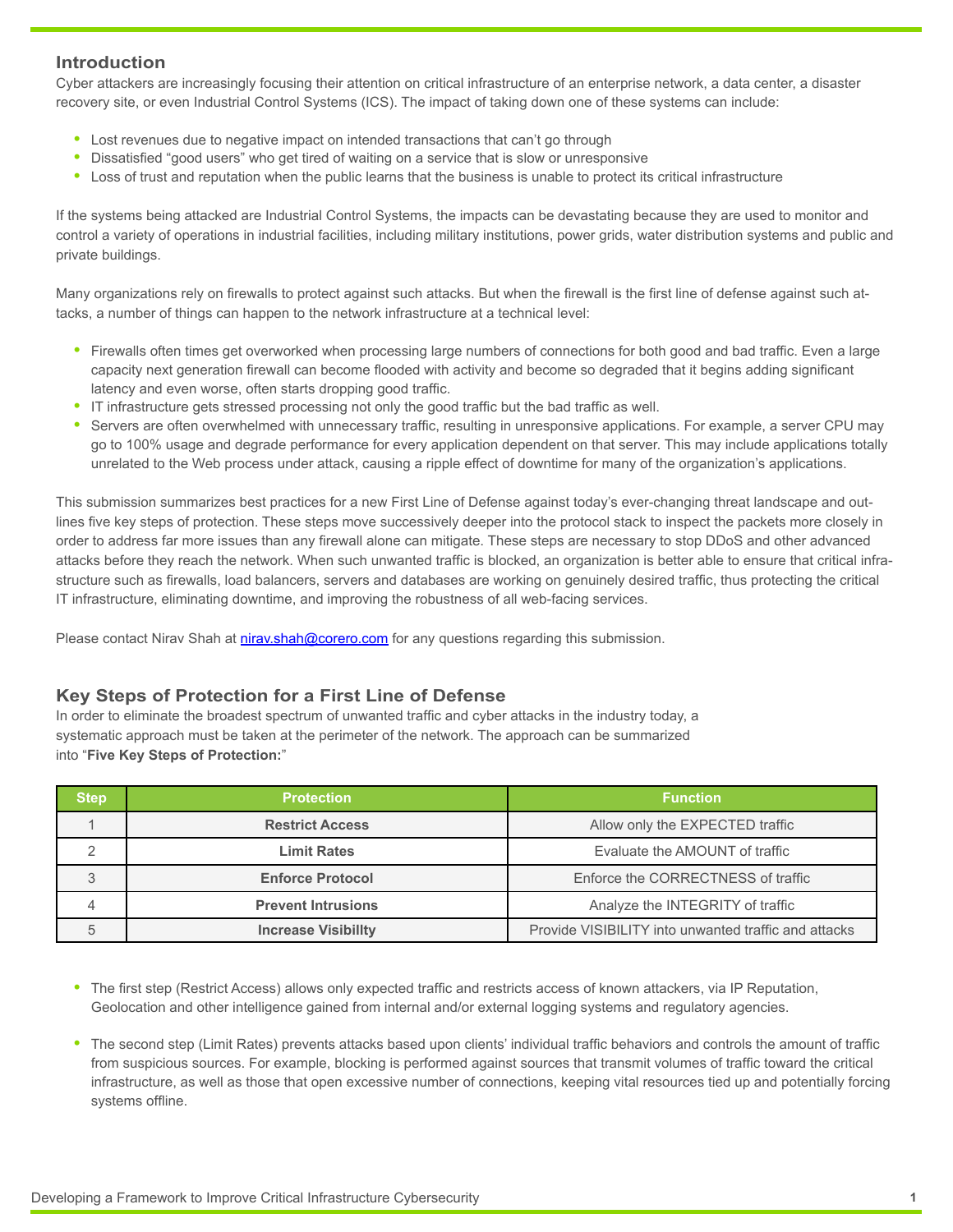- **•**  The third step (Enforce Protocol) ensures all allowed traffic conforms to RFC (Request for Comments) specifications and de facto standards, thereby enforcing the correctness of traffic. Any traffic not conforming to standards or expected behavior is discarded.
- **•**  The fourth step (Prevent Intrusions) analyzes integrity of traffic and detects known, and possibly unknown, buffer overflows, code injections, malware and other targeted attacks. Through extremely high-speed (multi-gigabit) deep packet inspection (DPI) capabilities, unwanted traffic is quickly and easily eliminated.
- The fifth step (Increase Visibility) provides operators and security personnel insight into what is happening on their networks. It includes the ability to collate data from SYSLOG events, SNMP polls and traps, and proprietary APIs, enabling meaningful visibility and a stream of potentially critical information.

Each of these steps has a series of questions that help guide a better defensive solution.

## **Step 1. How can an organization restrict access to its network?**

- a. Does the traffic come from a known attacker?
- b. Is the traffic coming from a geolocation in a part of the world that the organization doesn't do business with?
- c. Is the traffic originator on a list of malicious or unwanted IP addresses, either provided by internal log intelligence or intelligence gathered elsewhere?

Inspection of traffic at this level involves primarily looking at source IP addresses and comparing them to known bad IP addresses via reputation, geolocation and other customized lists of unwanted source IP addresses provided by the customer or elsewhere. In this step, case by case whitelisting can be used to allow known good sources. Once traffic passes through the first gate of "restricted access," more inspection must be performed concerning the rate of the traffic to head off volumetric attacks.

### **Step 2. At what rate can traffic enter the network?**

- a. Does the traffic look like attack traffic? For example, half open connections, unable to complete a transmission control protocol (TCP) three-way handshake, etc.
- b. Why does this user have thousands of connections open to a target (victim) server?
- c. How can application abusers be controlled?

Inspection of traffic at this level involves dynamic threat assessment as a way of determining the threat level of unknown attackers. Limiting concurrent client and client group TCP connections plus analyzing request and response behaviors are techniques used to detect too many requests, too many connections and other network and application layer usage. Assuming that traffic is not flagged for entering the network at an abnormal rate, the next step is to look at its behavior.

#### **Step 3. Is the traffic conforming to desired behavior?**

- a. Is the traffic conforming to established protocols?
- b. Are there questionable protocols or protocol violations within the allowed traffic?
- c. Can the traffic be inspected bi-directionally?

Inspection of traffic at this level involves primarily looking at clients, servers, ports, protocols, allows, blocks, intrusion prevention (IPS) rule sets and security policy enforcement. Stateful protocol analysis as a way of protocol enforcement resides at this level, as well as bi-directional traffic inspection. If the traffic has appropriate behavior, the next step is to inspect the actual payloads.

#### **Step 4. Does the traffic contain known security issues?**

- a. What are the traffic's payloads actually carrying?
- b. Are there any server-side exploits or malware in the headers or payloads?
- c. Is advanced evasion being used in blended attacks?

Inspection of traffic at this level involves deep packet inspection, attack and vulnerability signatures, overflows, injections and bruteforce password protection and advanced evasion detection. Once traffic gets to this point in the inspection process and it has passed all the "tests," most likely it is good customer traffic that can be allowed past this first line of defense.

However, given that attacks are continuously changing and growing more sophisticated, there is one more step of protection to consider in a new first line of defense solution: increased visibility.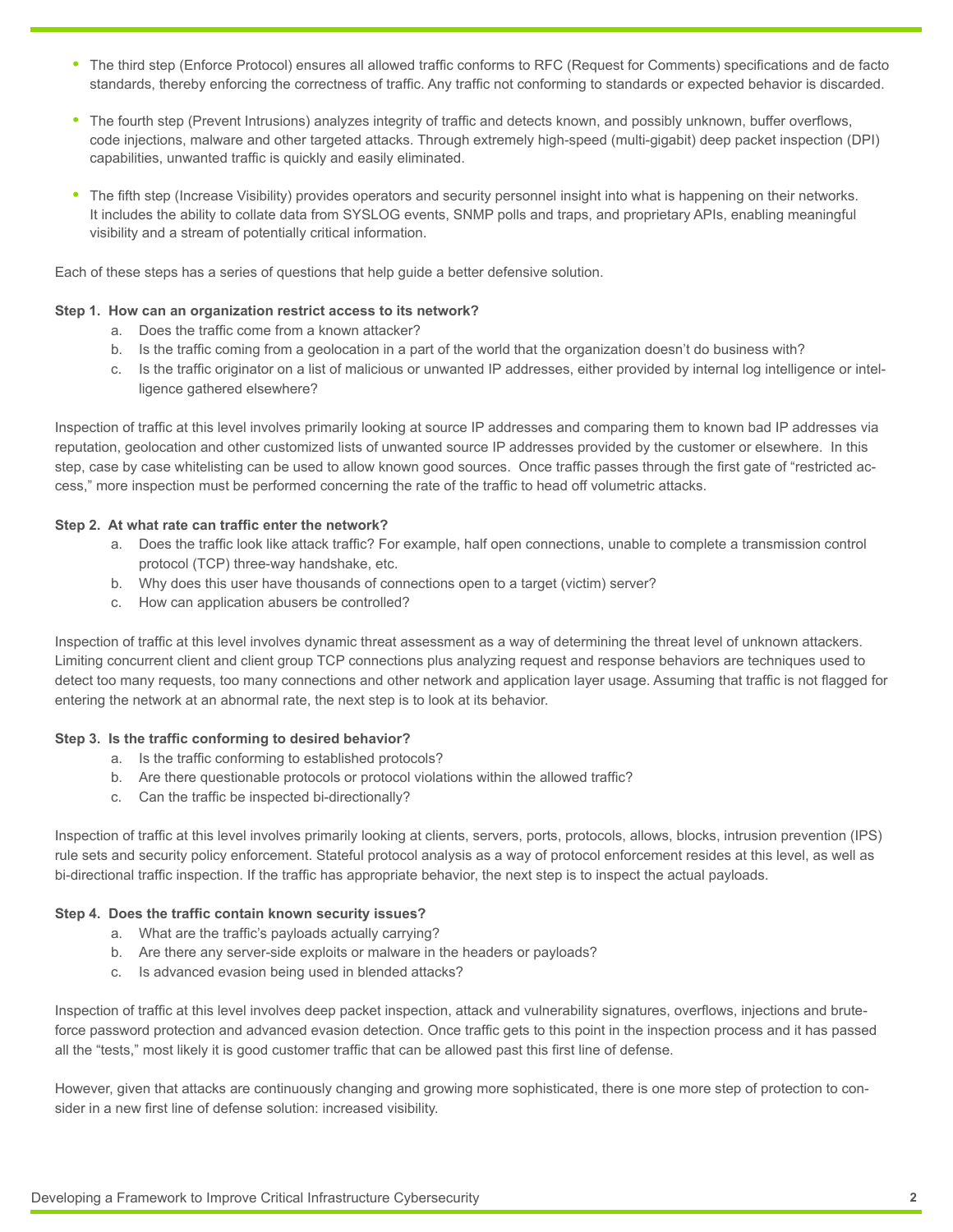#### **Step 5. How can added visibility secure my network better against future threats?**

- a. How can the network be better protected against future threats?
- b. Will increased visibility allow a better understanding of what's going on at the perimeter?
- c. Will this visibility increase the ability to better control traffic?

The fifth step is more of a comprehensive step that gives IT administrators an insight into what is happening on their network. It includes the ability to collate data from SYSLOG events, SNMP gets & traps, and proprietary APIs into a meaningful stream of information and enables integration with Security Information and Event Management (SIEM) software. With that, organizations can reassess the threat landscape to see if their security policies are effective.

## **Conclusion**

A solution that can take the key five steps of protection and go deeper and deeper into analyzing and approving or rejecting all network traffic before it reaches the firewall will eliminate the problem of an IT infrastructure that is overwhelmed by volumetric and other modern-day attack methods. As seen in the figure below, a First Line of Defense solution placed at the outermost position of the network perimeter – even before the firewall, weeds out cyber attacks and other unwanted traffic while allowing good customer traffic to proceed. By filtering out the bad traffic before it encroaches the critical infrastructure, First Line of Defense allows critical infrastructure components to do their intended jobs more efficiently and effectively.



Though firewalls are still a critical and necessary component of any network, they are no longer the best type of device to deploy as the network's first line of defense. Firewalls, even modern Next Generation firewalls, have limitations in what they are designed to do. Attackers know these limitations and have devised attacks that can evade or overwhelm a firewall, as well as the secondary security devices behind the firewall, such as an IPS. Once an attacker gets past the firewall, he can put a choke hold on the critical infrastructure in no time and harm the critical IT infrastructure rendering it unavailable to legitimate users. A modern security solution must deflect unwanted traffic and even go deeper into the traffic's packets to inspect payloads, understand behavior and dynamically assess and mitigate threats in real-time.

Such a modern solution, the new First Line of Defense, defines the network perimeter to be in front of the firewall, protects the critical infrastructure and enables maximum uptime of business applications.